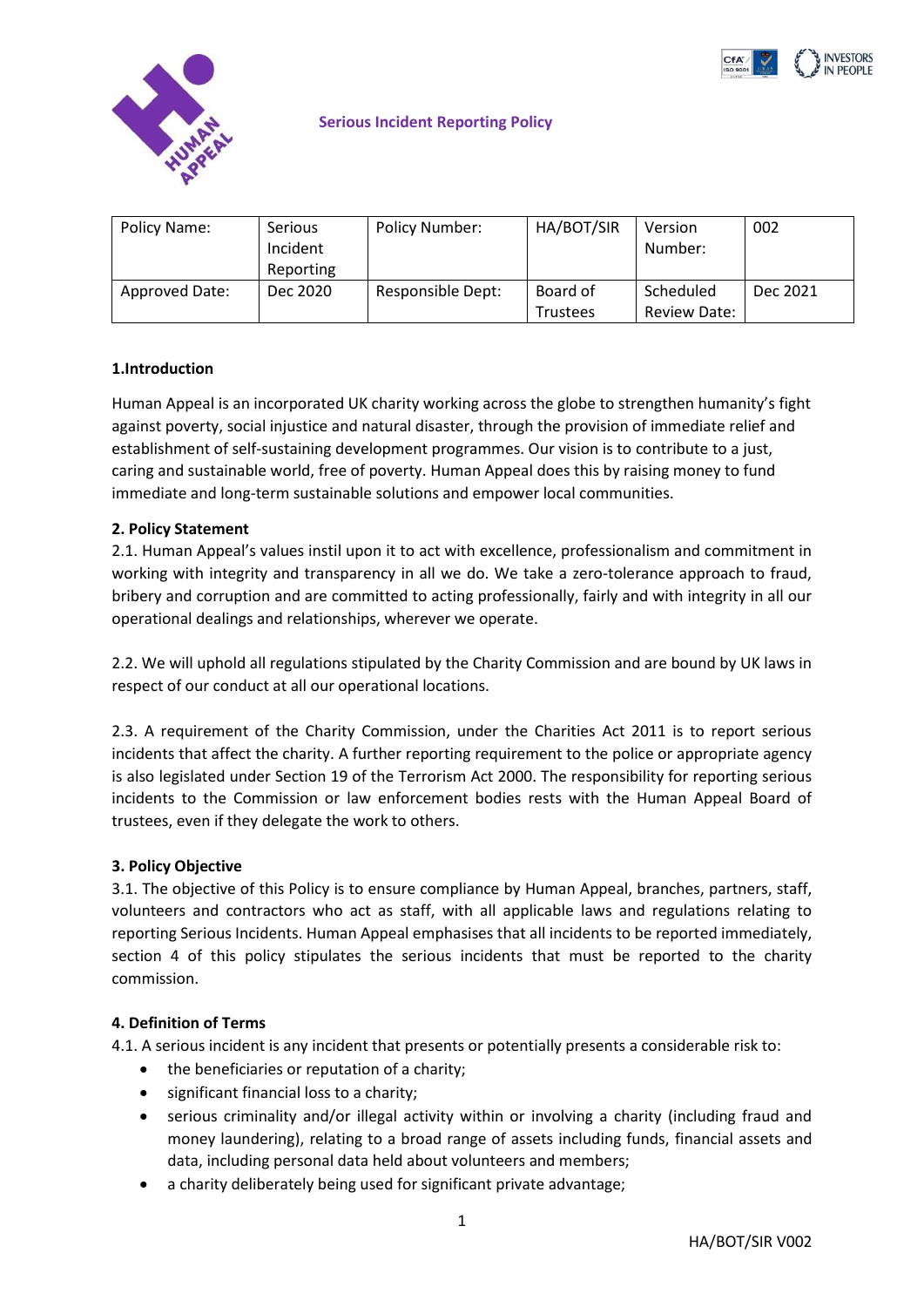

 where a charity's independence is seriously called into question; other significant noncompliance, breaches of trust or abuse that otherwise impact significantly on public trust and confidence in the charity and charities generally.

## **5. Governing Legislation**

5.1. Charities Act 2011

5.2. Section 19 of the Terrorism Act 2000

### 5.3. Reporting Requirement to the Charity Commission

5.3.1. Under the 2011 Charities Act, it is a legal obligation of charity trustees to report serious incidents to the Charity Commission. The Commission's guidance states that a charity must immediately report "any serious incident that results in  $-$  or risks - significant:

- loss of the charity's money or assets;
- damage to the charity's property;
- harm to the charity's work, beneficiaries or reputation;

5.3.2. Serious incidents include but are not limited to:

- fraud, theft or other significant loss;
- a large donation from an unknown or unverified source;
- links to terrorism or to any organisation that is 'proscribed' due to terrorist activity;
- a disqualified person acting as a trustee;
- not having a policy to safeguard your charity's vulnerable beneficiaries;
- not having 'vetting' procedures in place to check that prospective trustees, volunteers and staff are eligible;
- suspicions, allegations or incidents of abuse of vulnerable beneficiaries.

5.3.3. Any actual or suspected criminal activity within or involving the charity is a serious incident. Report of a serious incident is required if the charity is being investigated by the police or another regulator for any reason.

5.3.4. Other incidents to be reported to the Charity Commission are:

- where a charity's independence is seriously called into question;
- issues that could damage the reputation of an individual charity or class of charities or the wider charity sector;
- where the incident is also reported to the police or other statutory agencies (unless it is a technical or minor issue that poses little or no risk);
- where the incident presents a serious or significant risk to the charity, its beneficiaries, reputation or assets;
- where the internal risk assessment of the incident concludes that the charity should act to avoid a serious or significant risk to the charity, its beneficiaries, reputation or assets;
- where professional advisers have advised Human Appeal to notify the Commission of the incident.

5.3.5. Furthermore, as part of the annual return to the Charity Commission, Human Appeal is required to formally declare that there have been no serious incidents or other matters affecting the charity over the past financial year, that should have been brought to the attention of the Charity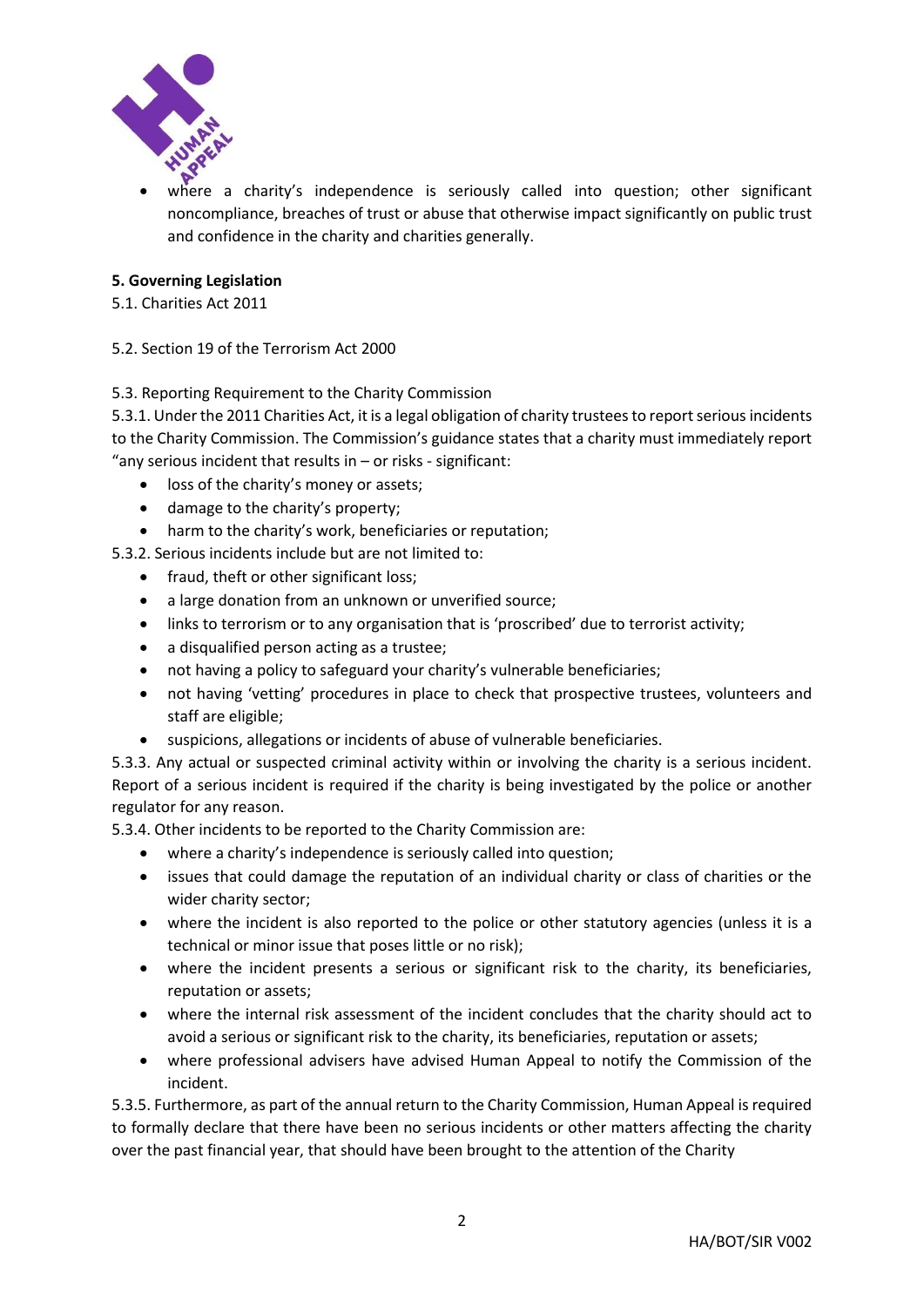

Commission, but have not. If an incident has taken place, but not reported, a Serious Incident Report must be made as part of the Annual Return.

5.4. Reporting Requirement to the Police or Relevant Government Agency:

5.4.1. Under Section 19, Terrorism Act 2000, the loss of funds or assets to a prescribed group, or links to a prescribed group, must be reported immediately to the police or relevant government agency.

5.4.2. Trustees, charity employees or volunteers must report suspicions or beliefs about terrorist financing offences as soon as is possible, to the National Crime Agency ('NCA') or a police officer. This is in order to comply with s.19 of the Terrorism Act 2000 ('TACT'). If you're concerned about an imminent threat to life and property you must contact the police immediately.

5.4.3. Legal requirement: charity trustees, employees and volunteers are under a positive legal duty to report any belief or suspicion of terrorist financing offences to the police. If they don't, they may commit a criminal offence.

# **6. Roles and Responsibilities**

6.1. Partners/Field Offices/Suppliers:

6.1.1. Any serious incident is to be reported to Human Appeal (UK) immediately. In the first instance via telephone followed by an email with the Serious Incident Reporting Form.

6.1.1.1. The following information is to be listed in the report:

- When did the incident happen?
- Who was involved, including their position in the partner organisation/office, and whether this person is still involved/working with the partner/office?
- The effect of the incident on the partner/office or its beneficiaries or both.
- If there has been loss of assets or damage to the property, give an estimate of the value of the asset and the effect of the incident on that value.
- What action, if any, has been taken since the incident?
- Has there been any publicity about the incident?
- Has the partner/office conducted its own investigation into the incident and what was the outcome?
- Any details of the involvement of the police, another regulator or law enforcement or government agency.
- Whether the partner/office has any policies or procedures that apply to the incident in question, confirming they were followed, and if not, why (including an explanation and copies of the procedures and/or policies)?

6.1.1.2. Our Serious Incident Reporting Form can be found on Human Appeal's online platform, SharePoint)

6.1.2. The partner/office will state how it is dealing with the incident, regardless whether it was reported to the police or another regulator.

6.1.3. Once the information has been received, Human Appeal will observe how the incident is being dealt with and may contact the partner/office if;

- more information is required;
- it can give advice or guidance;
- it needs to act to protect the partner/office.